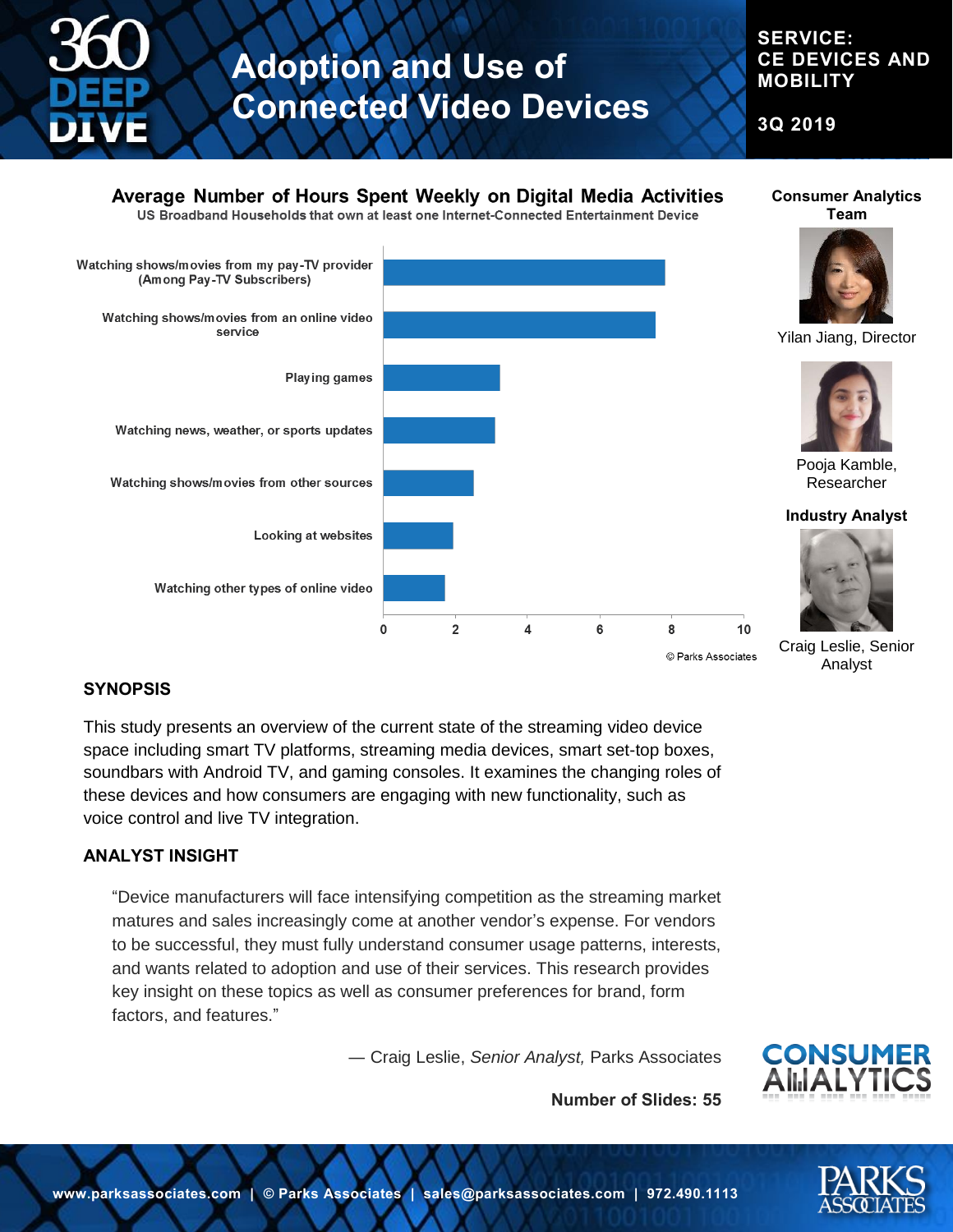

## **SERVICE: CE DEVICES AND MOBILITY**

**3Q 2019**

## **CONTENTS**

**Consumer Analytics: CE Devices & Mobility Track** 

**Key Questions Answered** 

**Survey Methodology** 

**Defining Heads of Broadband Households** 

**Definitions and Abbreviations** 

**Reading Parks Associates Charts** 

#### **Executive Summary**

- Industry Insight
- Key Findings and Market Impact

#### **Adoption of Connected Video Devices**

- Overall Internet-connected Video Device Ownership\* (2010 - 2019)
- Average Numbers of Connected Video Devices Owned Per BB HH (2014 - 2019)
- Connected Video Device Ownership (2011 - 2019)
- Internet-Connected Video Device Ownership (2012 - 2019)
- Internet-Connected Video Device: Types Owned (Q1/19)
- Demographic Distribution of Connected Video Device Owners (Q1/19)

## **Market Share of Connected Video Devices**

- Adoption of Streaming Media Player Brands (2017 - 2019)
- Streaming Media Player: Brand Share by Installed Base (2015 - 2018)
- Connected Video Devices: Top Five Brands Purchased (2018 - 2019)

#### **Connected Video Device Usage Trends**

- Average Number of Hours Spent Weekly on Digital Media Activities (Q1/19)
- Frequency of Accessing Online Content by Device (Q1/19)
- Connected Video Device Used Most Often to Access Online Content (2018-2019)
- Weekly Consumption on Digital Media Activities by Most Used Connected Video Device (Q1/19)
- Regularly Accessing Online Content by Connected Video Device (2018 - 2019)
- Usability Factors for Streaming Media Player (Q1/19)
- Most-Commonly Used Streaming Media Player Among Owners (2014 - 2019)
- Frequency of Using Most Used Connected Video Device (Q1/19)
- Most Likely Entertainment Activities to be Performed (Q1/19)
- Methods Used to Control the TV Using Voice Commands (Q1/19)
- Pay-TV Subscription By Connected Video Device Ownership (Q1/19)
- vMVPD Service Subscription by Connected Video Device Ownership (Q1/19)

#### **Consumer Buying Criteria**

- Most Used Streaming Media Player Type (Q1/19)
- Importance of Device Capabilities During Purchase (Q1/19)
- Important TV Purchase Considerations (Q1/19)
- Aspect Comparison: Smart TV vs. Streaming Media Player (Q1/19)

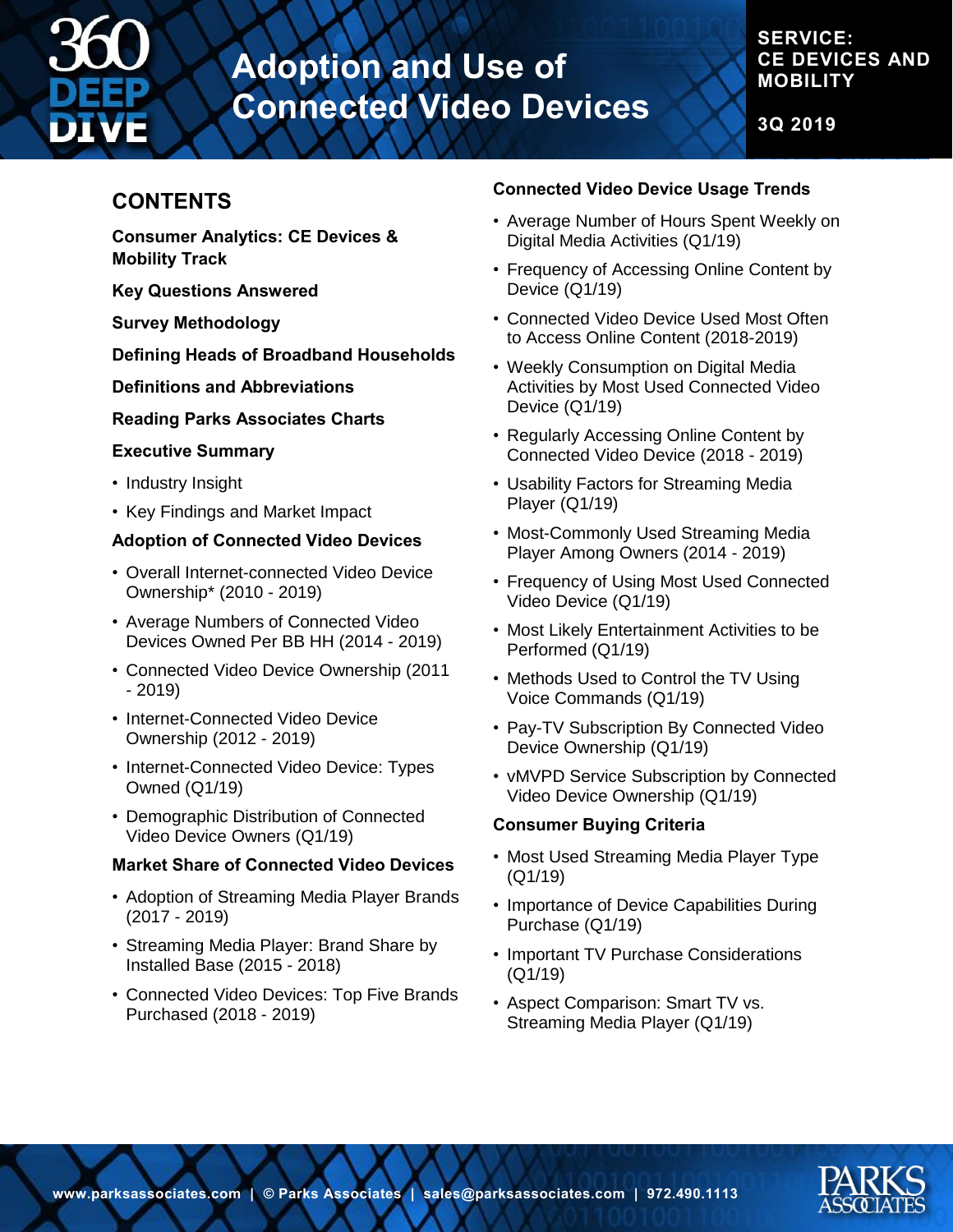

**SERVICE: CE DEVICES AND MOBILITY**

**3Q 2019**

#### **Connected Video Device Purchases & Intentions**

- Connected Video Devices: Purchased in the Last 12 Months (2017 - 2019)
- Type of Purchase by Connected Video Devices Purchased (Q1/19)
- Purchase Channel of Connected Video Devices (Q1/19)
- Purchase Method of Connect Video Devices (Q1/19)
- Purchase Intention of Home Video Devices (2017 - 2019)

#### **Appendix**